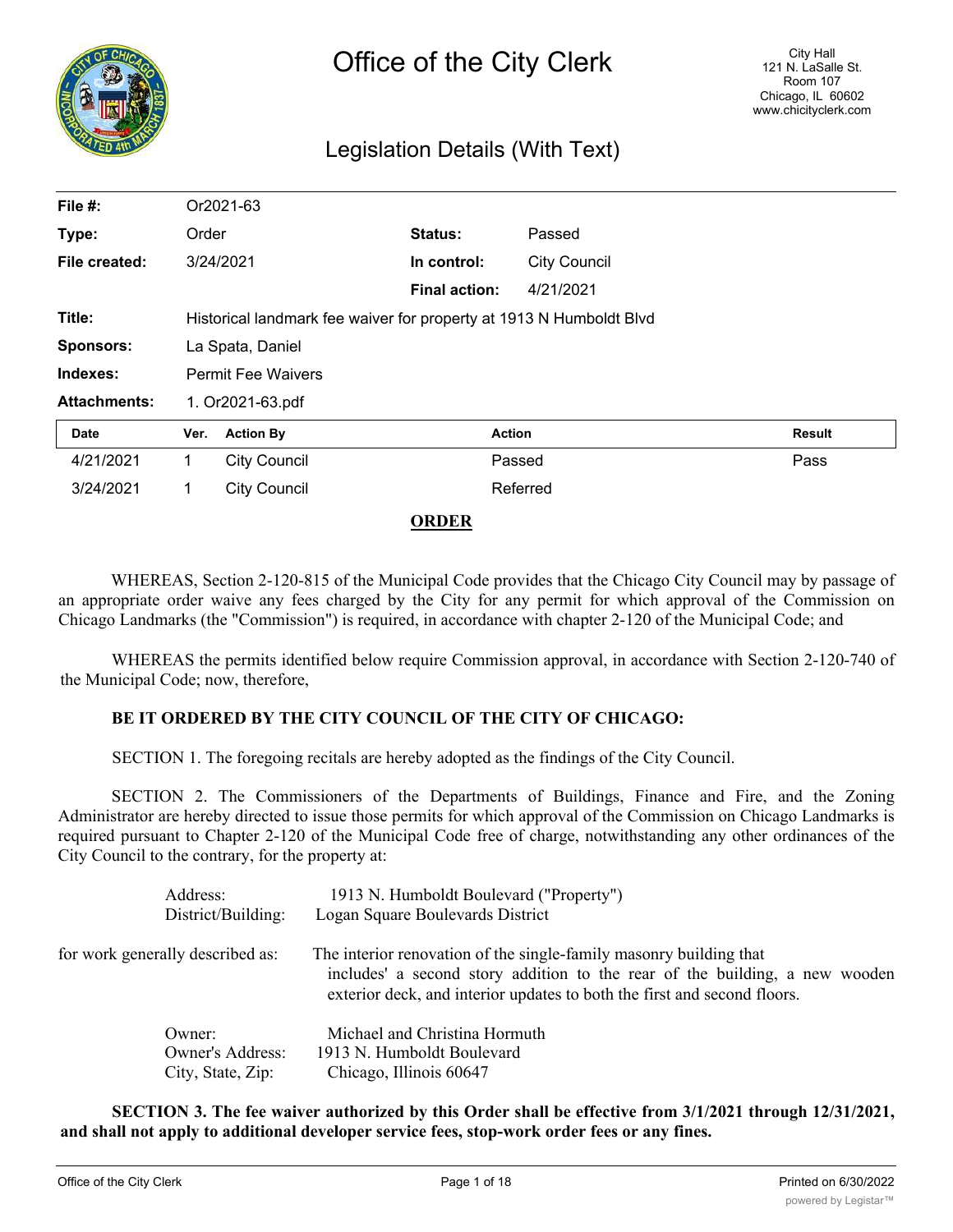SECTION 4. That the permit purchaser for the Property shall be entitled to a refund of city fees for which it has paid and which are exempt pursuant to Section 1 hereof.

SECTION 5. This order shall be in force and effect upon its passage.

Alderman, 1 st Ward

NOTE: This is NOT a permit, nor does it constitute a Letter of Approval for the above described work. A permit application for the work must be approved by the appropriate City department(s) as well as the Commission on Chicago Landmarks for this permit fee waiver, subject to City Council approval, to be valid.

# **LEGEND**

I I 1913 N. Humboldt Boulevard l^llgfl Landmark District

Department Planning Theorem 2013 Numboldt Boulevard Enhanced Aerial Photograph

**Proposed Permit Fee Waiver**

Logan Square Boulevards Landmark District

and Development **HPD11 /26/21 MAR** 

I I 1913 N. Humboldt

Boulevard mmm Landmark

District I 1 Zoning District

# **Proposed Permit Fee Waiver**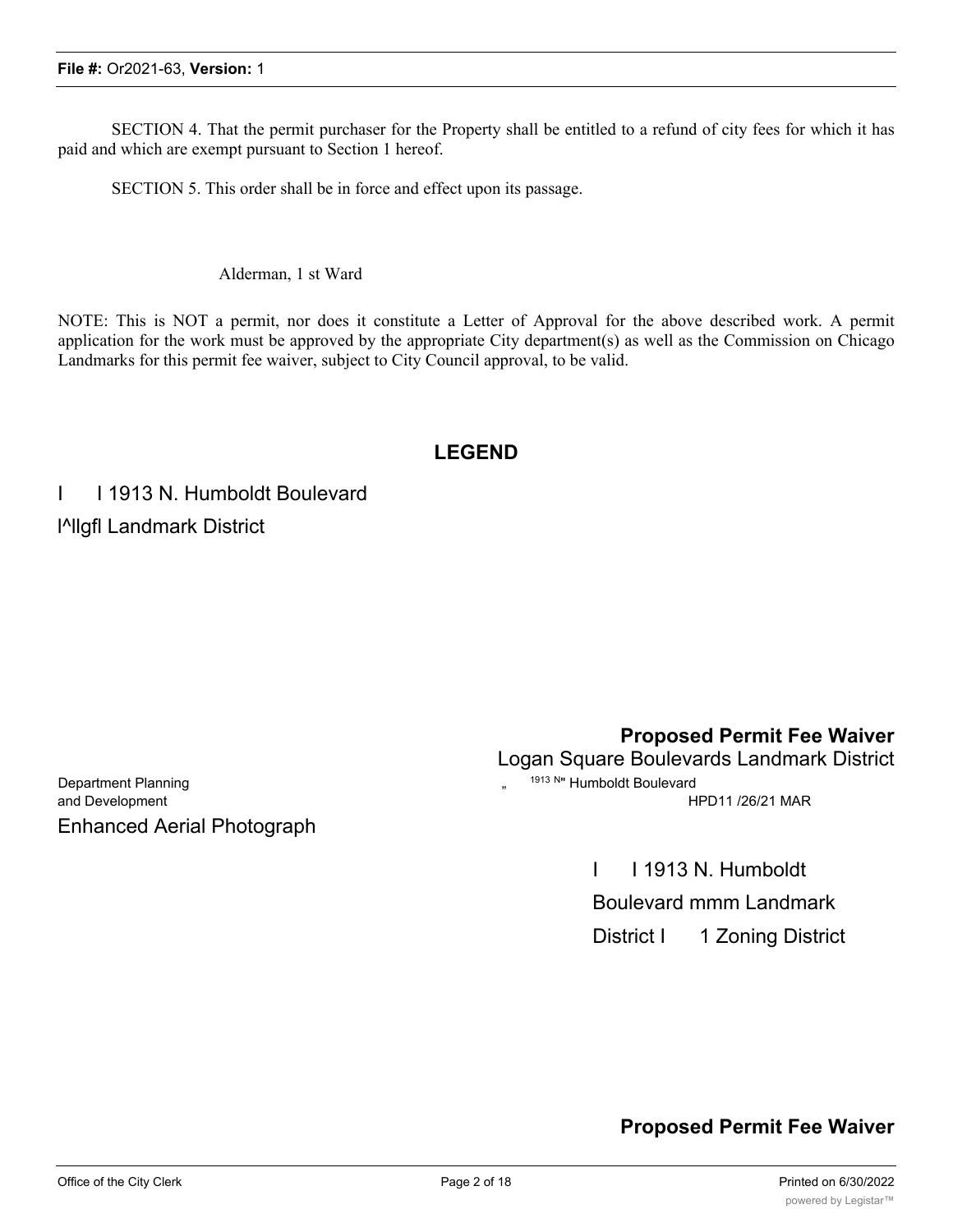Logan Square Boulevards Landmark District 1913 N. Humboldt Boulevard

Department of Planning , and Development **All the Second Leapers** of the Marian Herbert Herbert Herbert Herbert Herbert Herbert Herbert Herbert Herbert Herbert Herbert Herbert Herbert Herbert Herbert Herbert Herbert Herbert Herbert Herbert Herbert

Logan Square Boulevards District Boundary (Source: City of Chicago, 2005)

Site Photograph (Source: Cook County Assessor)



Department of Planning and Development

**Proposed Permit Fee Waiver**

Logan Square Boulevards Landmark District 1913 N. Humboldt Boulevard HPD 11/26/21 MAR

## **CITY OF CHICAGO ECONOMIC DISCLOSURE STATEMENT AND AFFIDAVIT**

## **SECTION I - GENERAL INFORMATION**

A. Legal name of the Disclosing Party submitting this EDS. Include d/b/a/ if applicable:

Michael Patrick Hormuth

## **Check ONE of the following three boxes:**

Indicate whether the Disclosing Party submitting this EDS is:

1. fTj the Applicant

OR

2.  $\Box$  a legal entity currently holding, or anticipated to hold within six months after City action on

2. the contract, transaction or other undertaking to which this EDS pertains (referred to below as the

2. "Matter"), a direct or indirect interest in excess of 7.5% in the Applicant. State the Applicant's legal

2. name:  $\qquad \qquad \ldots$  .  $\qquad \qquad \qquad \vdots$  , .

 $OR$   $\cdot$  "

3.  $\Box$  a legal entity with a direct or indirect right of control of the Applicant (see Section 11(B)(1)) State the legal name of the entity in which the Disclosing Party holds a right of control:

B. Business address of the Disclosing Party:

C. Telephone: Fax: Email:

D. Name Of contact person: .Michael Hormuth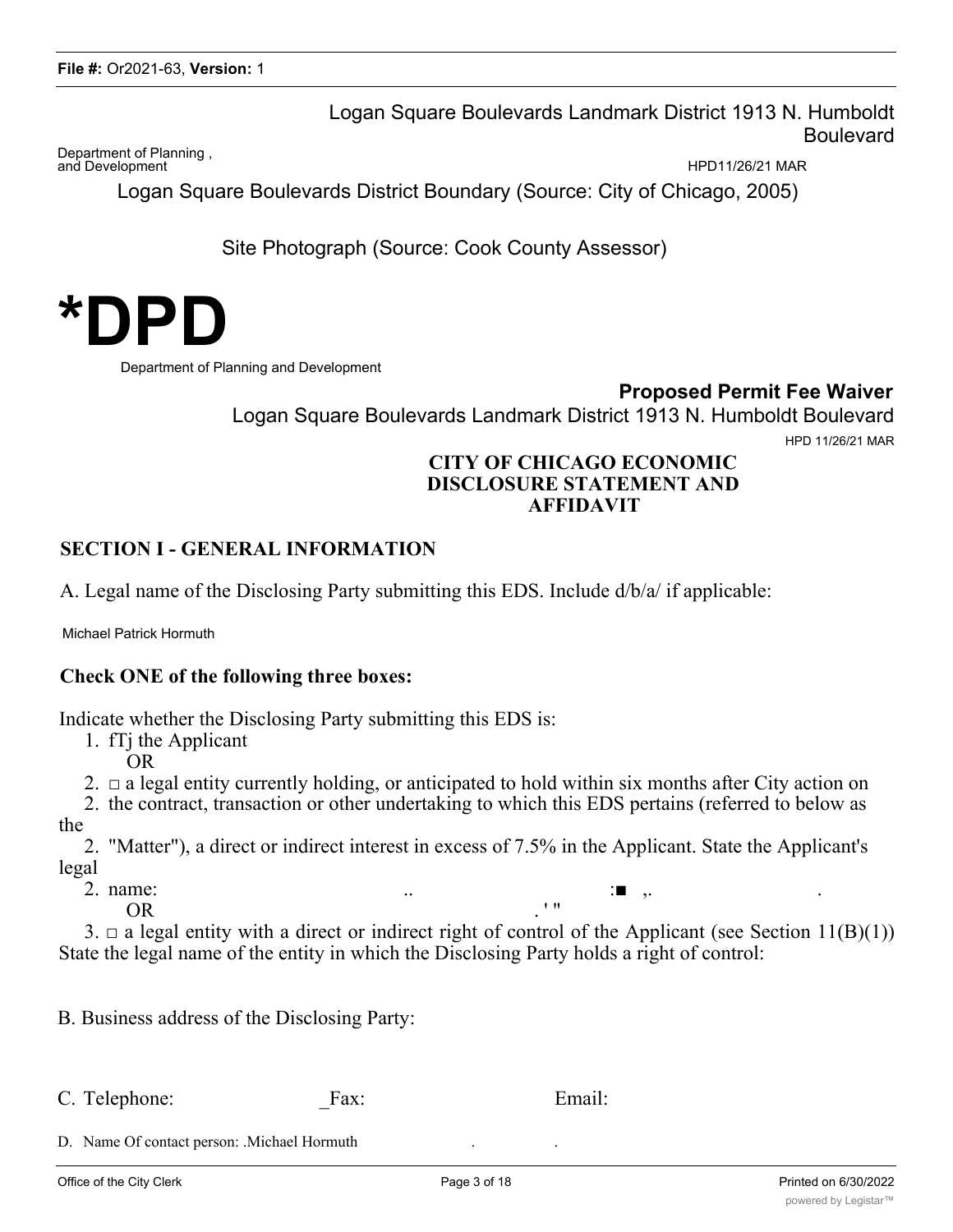E. Federal Employer Identification No. (if you have one):

F. Brief description of the Matter to which this EDS pertains. (Include project number and location of property, if applicable):

Renovation of 1913 N Humboldt in the Logan Square Boulevards Historic District - second story rear addition and interior updates

G. Which City agency or department is requesting this EDS? Planning and Development

If the Matter is a contract being handled by the City's Department of Procurement Services, please complete the following:

| Specification # | $\ddotsc$ | Contract #. |  |
|-----------------|-----------|-------------|--|
| $Ver. 2018-1$   |           | Paget of 15 |  |

# **SECTION II - DISCLOSURE OF OWNERSHIP INTERESTS**

## A. NATURE OF THE DISCLOSING PARTY

| 1. Indicate the nature of the Disclosing Party:          |
|----------------------------------------------------------|
| P Limited liability company                              |
| Q Limited liability partnership                          |
| Q Joint venture                                          |
| Q Not-for-profit corporation                             |
| (Is the not-for-profit corporation also a $501(c)(3)$ )? |
| $\Box$ No<br>O Yes                                       |
| $\Box$ Other (please specify)                            |
|                                                          |

For legal entities, the state (or foreign country) of incorporation or organization, if applicable:

3. For legal entities not organized in the State of Illinois: Has the organization registered to do business in the State of Illinois as a foreign entity?

 $\Box$  Yes  $\Box$  O No  $\Box$  Organized in Illinois

## B. IF THE DISCLOSING PARTY IS A LEGAL ENTITY:

1. List below the full names and titles, if applicable, of: (i) all executive officers and all directors of the entity; (ii) for not-for-profit corporations, all members, if any, which are legal entities (if there are no such members, write "no members which are legal entities"); (iii) for trusts, estates or other similar entities, the trustee, executor, administrator, or similarly situated party; (iv) for general or limited partnerships, limited liability companies, limited liability partnerships or joint ventures, each general partner, managing member, manager or any other person or legal entity that directly or indirectly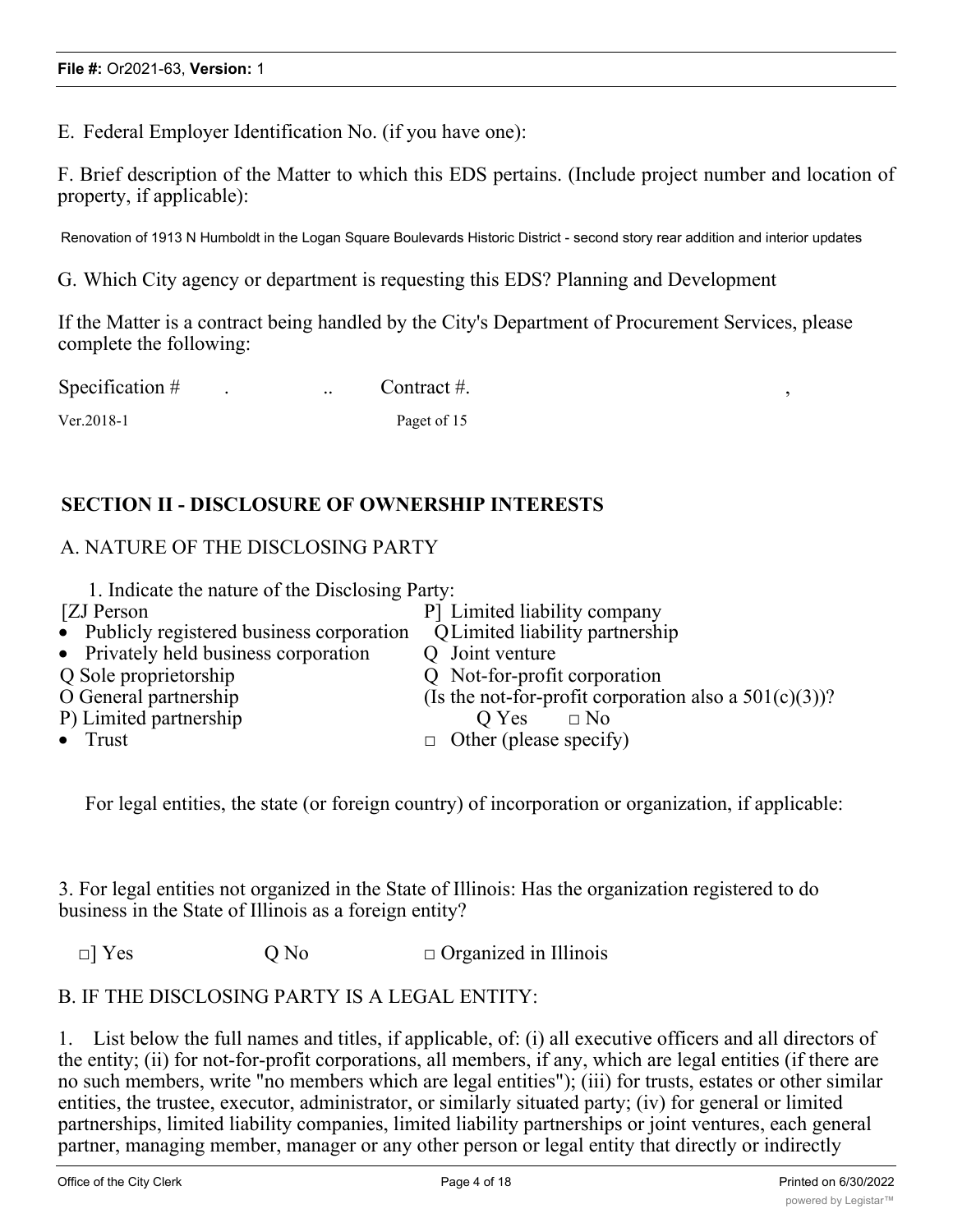controls the day-to-day management of the Applicant.

NOTE: Each legal entity listed below must submit an EDS on its own behalf.

Name Title

2. Please provide the following information concerning each person or legal entity having a direct or indirect, current or prospective (i.e. within 6 months after City action) beneficial interest (including ownership) in excess of 7.5% of the Applicant. Examples of such an interest include shares in a corporation, partnership interest in a partnership or joint venture, interest of a member or manager in a

Page 2 of 15

limited liability company, or interest of a beneficiary of a trust, estate or other similar entity. If none, state "None."

NOTE: Each legal entity listed below may be required to submit an EDS on its own behalf.

Name Business Address **Percentage Interest** in the Applicant

## **SECTION III -- INCOME OR COMPENSATION TO, OR OWNERSHIP BY, CITY ELECTED OFFICIALS**

Has the Disclosing Party provided any income or compensation to any City elected official during the 12-month period preceding the date of this EDS? OYes f7|No

Does the Disclosing Party reasonably expect to provide any income or compensation to any City elected official during the 12-month period following the date of this EDS?  $\Box$  Yes H No

If "yes" to either of the above, please identify below the name(s) of such City elected official(s) and describe such income or compensation:

Does any City elected official or, to the best of the Disclosing Party's knowledge after reasonable inquiry, any City elected official's spouse or domestic partner, have a financial interest (as defined in Chapter 2-156 of the Municipal Code of Chicago ("MCC")) in the Disclosing Party?  $\square$  Yes [7] No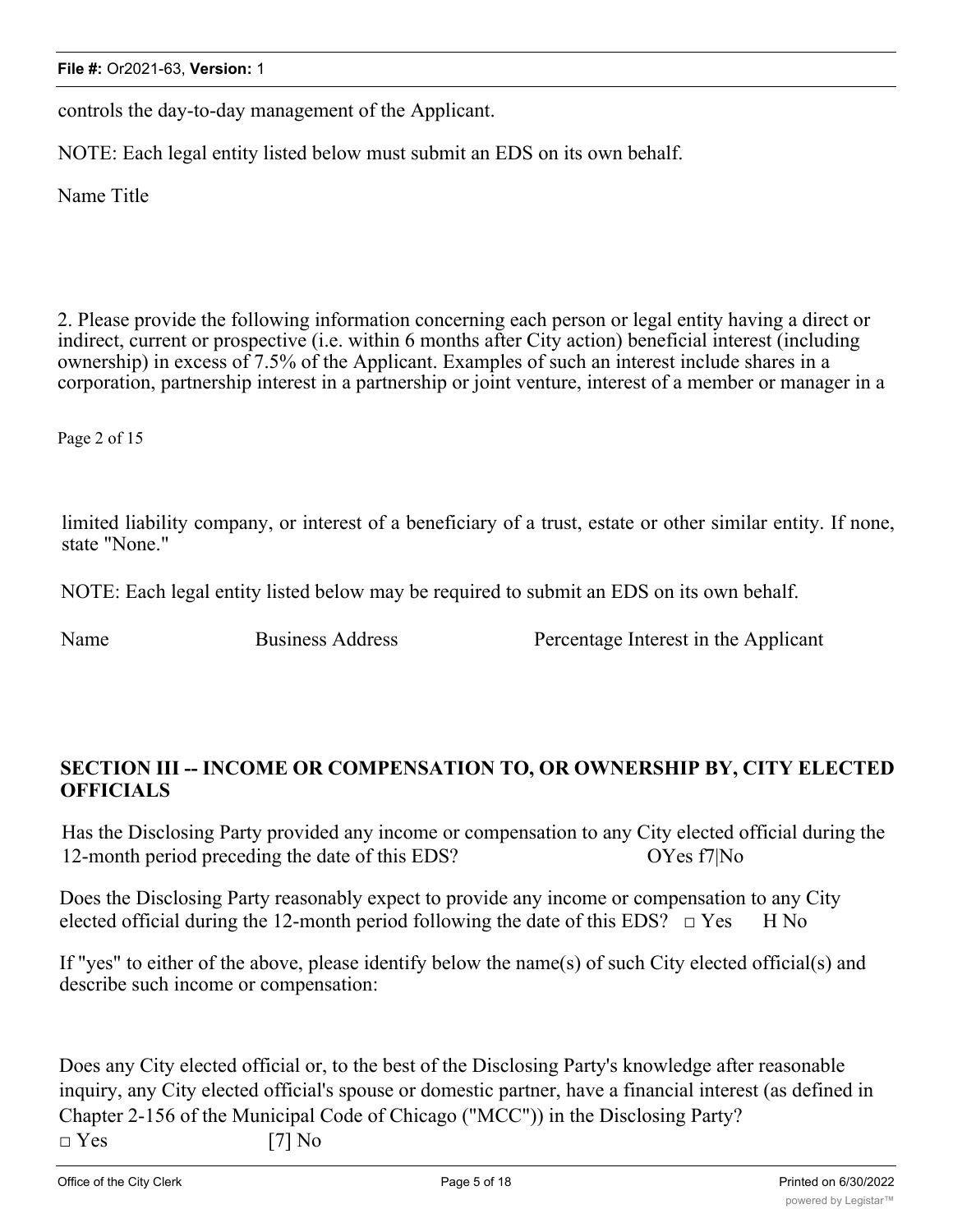If "yes," please identify below the name(s) of such City elected official(s) and/or spouse (s)/domestic partner(s) and describe the financial interest(s).

## **SECTION IV - DISCLOSURE OF SUBCONTRACTORS AND OTHER RETAINED PARTIES**

The Disclosing Party must disclose the name and business address of each subcontractor, attorney, lobbyist (as defined in MCC Chapter 2-156), accountant, consultant and any other person or entity whom the Disclosing Party has retained or expects to retain in connection with the Matter, as well as the nature of the relationship, and the total amount of the fees paid or estimated to be paid. The Disclosing Party is not required to disclose employees who are paid solely through the Disclosing Party's regular payroll. If the Disclosing Party is uncertain whether a disclosure is required under this Section, the Disclosing Party must either ask the City whether disclosure is required or make the disclosure.

Page 3 of 15

|                         |                                   | Name (indicate whether Business Relationship to Disclosing Party Fees (indicate whether |
|-------------------------|-----------------------------------|-----------------------------------------------------------------------------------------|
| retained or anticipated | Address (subcontractor, attorney, | paid or estimated.) NOTE:                                                               |
| to be retained)         | lobbyist, etc.)                   | "hourly rate" or "t.b.d." is                                                            |
|                         |                                   | not an acceptable response.                                                             |

Jonathan Hill - Artistic Construction - 333 N Oakley, Suite 111, Chicago IL 60612 Estimated Total Fees: \$350,000

(Add sheets if necessary)

## · **Check here if the Disclosing Party has not retained, nor expects to retain, any such persons or**

### **entities. SECTION V - CERTIFICATIONS**

### A. COURT-ORDERED CHILD SUPPORT COMPLIANCE

Under MCC Section 2-92-415, substantial owners of business entities that contract with the City must remain in compliance with their child support obligations throughout the contract's term.

Has any person who directly or indirectly owns 10% or more of the Disclosing Party been declared in arrearage on any child support obligations by any Illinois court of competent jurisdiction?

Yes [/]] No Q No person directly or indirectly owns 10% or more of the Disclosing Party.

If "Yes," has the person entered into a court-approved agreement for payment of all support owed and is the person in compliance with that agreement?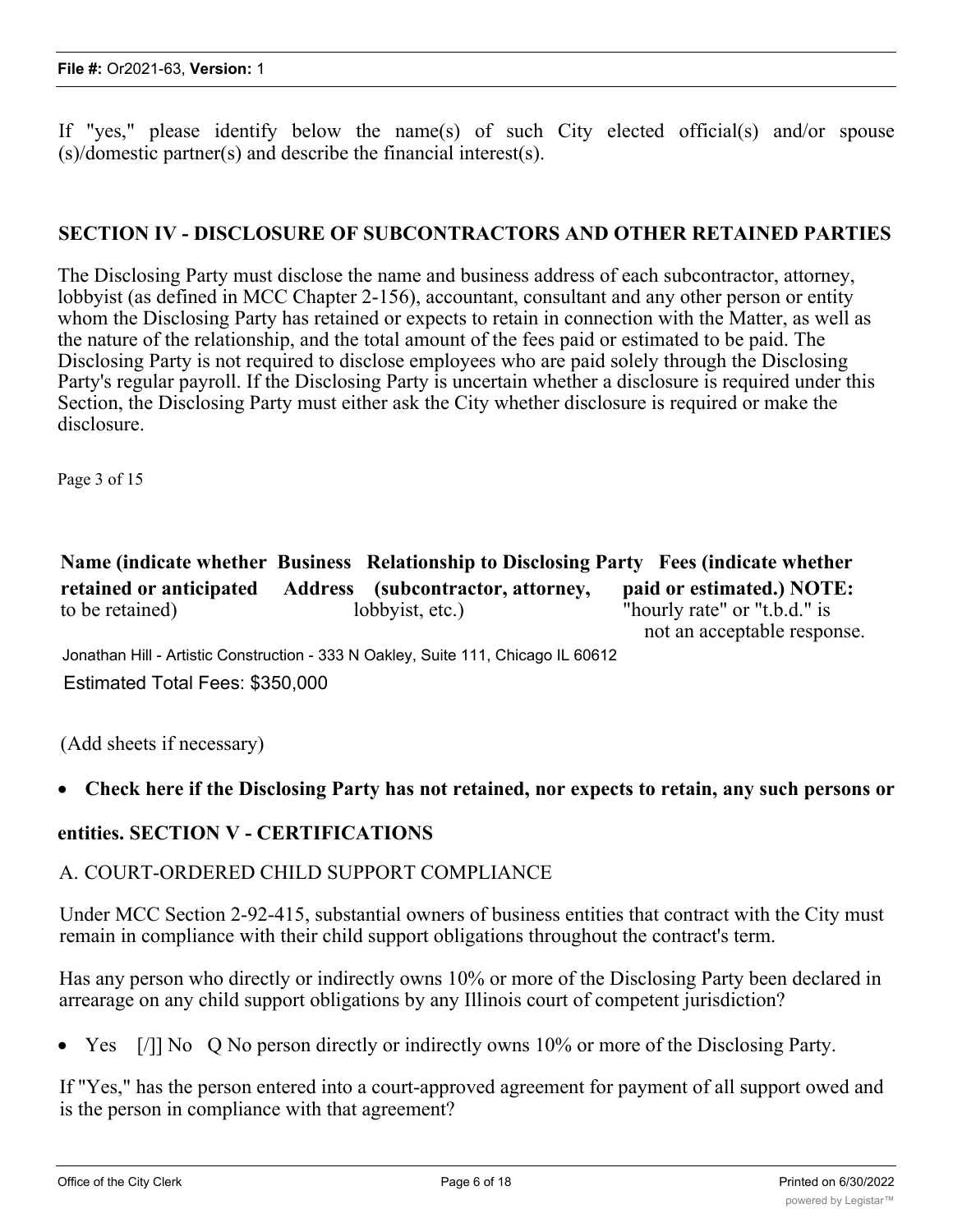· Yes PNo

# B. FURTHER CERTIFICATIONS

1. [This paragraph 1 applies only if the Matter is a contract being handled by the City's Department of Procurement Services.] In the 5-year period preceding the date of this EDS, neither the Disclosing Party nor any Affiliated Entity [see definition in (5) below] has engaged, in connection with the performance of any public contract, the services of an integrity monitor, independent private sector inspector general, or integrity compliance consultant (i.e., an individual or entity with legal, auditing, investigative, or other similar skills, designated by a public agency to help the agency monitor the activity of specified agency vendors as well as help the vendors reform their business practices so they can be considered for agency contracts in the future, or continue with a contract in progress).

2. The Disclosing Party and its Affiliated Entities are not delinquent in the payment of any fine, fee, tax or other source of indebtedness owed to the City of Chicago, including, but not limited to, water and sewer charges, license fees, parking tickets, property taxes and sales taxes, nor is the Disclosing Party delinquent in the payment of any tax administered by the Illinois Department of Revenue.

Page 4 of 15

3. The Disclosing Party and, if the Disclosing Party is a legal entity, all of those persons or entities identified in Section II(B)( 1) of this EDS:

a. are not presently debarred, suspended, proposed for debarment, declared ineligible or voluntarily excluded from any transactions by any federal, state or local unit of government;

b. have not, during the 5 years before the date of this EDS, been convicted of a criminal offense, adjudged guilty, or had a civil judgment rendered against them in connection with: obtaining, attempting to obtain, or performing a public (federal, state or local) transaction or contract under a public transaction; a violation of federal or state antitrust statutes; fraud; embezzlement; theft; forgery; bribery; falsification or destruction of records; making false statements; or receiving stolen property;

c. are not presently indicted for, or criminally or civilly charged by, a governmental entity (federal, state or local) with committing any of the offenses set forth in subparagraph (b) above;

d. have not, during the 5 years before the date of this EDS, had one or more public transactions (federal, state or local) terminated for cause or default; and

e. have not, during the 5 years before the date of this EDS, been convicted, adjudged guilty, or found liable in a civil proceeding, or in any criminal or civil action, including actions concerning environmental violations, instituted by the City or by the federal government, any state, or any other unit of local government.

4. The Disclosing Party understands and shall comply with the applicable requirements of MCC Chapters 2-56 (Inspector General) and 2-156 (Governmental Ethics).

*'4*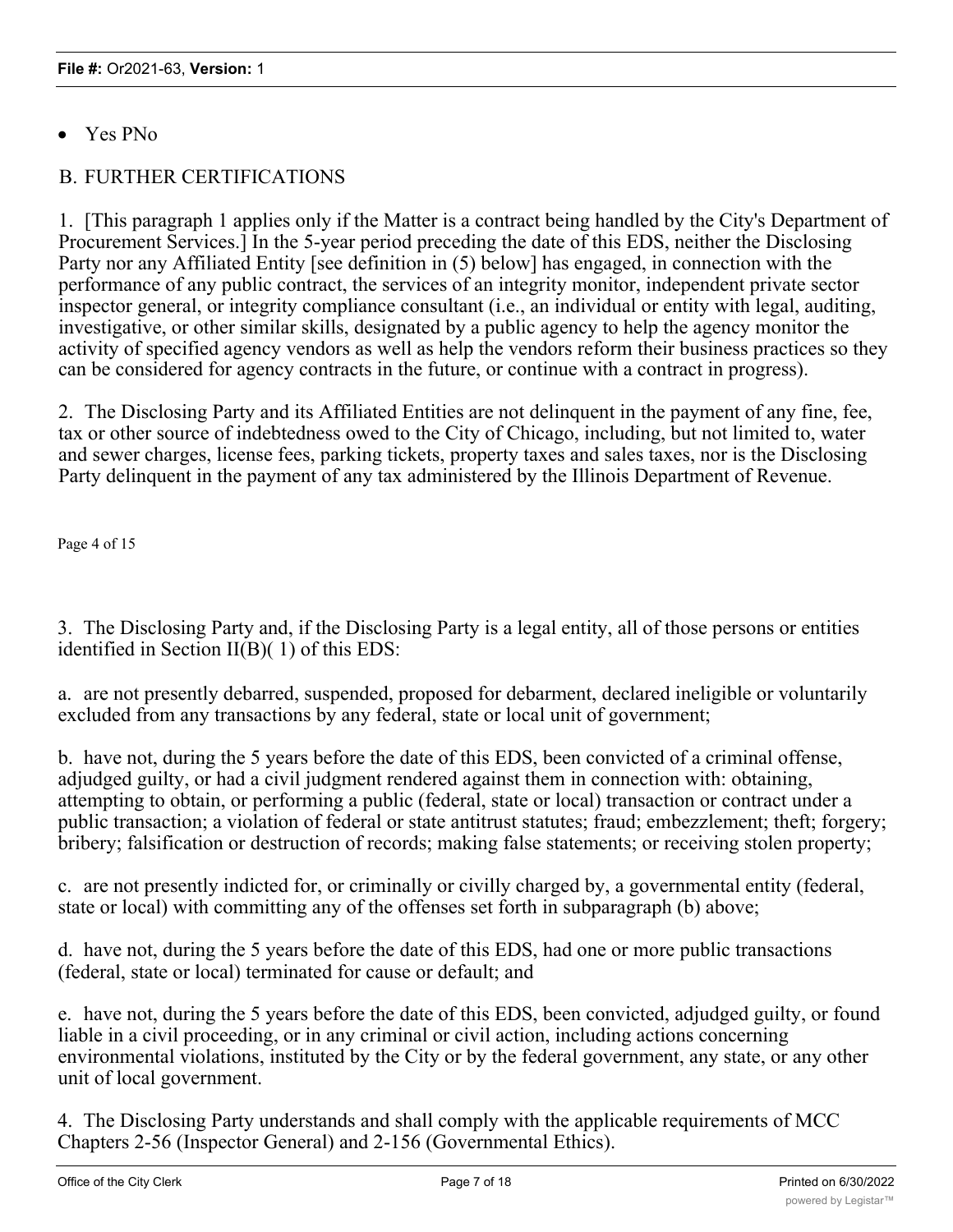5. Certifications (5), (6) and (7) concern:

■ the Disclosing Party;

*'4*

• any "Contractor" (meaning any contractor or subcontractor used by the Disclosing Party in connection with the Matter, including but not limited to all persons or legal entities disclosed under Section IV, "Disclosure of Subcontractors and Other Retained Parties");

· any "Affiliated Entity" (meaning a person or entity that, directly or indirectly: controls the Disclosing Party, is controlled by the Disclosing Party, or is, with the Disclosing Party, under common control of another person or entity). Indicia of control include, without limitation: interlocking management or ownership; identity of interests among family members, shared facilities and equipment; common use of employees; or organization of a business entity following the ineligibility of a business entity to do business with federal or state or local government, including the City, using substantially the same management, ownership, or principals as the ineligible entity. With respect to Contractors, the term Affiliated Entity means a person or entity that directly or indirectly controls the Contractor, is controlled by it, or, with the Contractor, is under common control of another person or entity;

· any responsible official of the Disclosing Party, any Contractor or any Affiliated Entity or any other official, agent or employee of the Disclosing Party, any Contractor or any Affiliated Entity, acting pursuant to the direction or authorization of a responsible official of the Disclosing Party, any Contractor or any Affiliated Entity (collectively "Agents").

Page 5 of 15

Neither the Disclosing Party, nor any Contractor, nor any Affiliated Entity of either the Disclosing Party or any Contractor, nor any Agents have, during the 5 years before the date of this EDS, or, with respect to a Contractor, an Affiliated Entity, or an Affiliated Entity of a Contractor during the 5 years before the date of such Contractor's or Affiliated Entity's contract or engagement in connection with the Matter:

a. bribed or attempted to bribe, or been convicted or adjudged guilty of bribery or attempting to bribe, a public officer or employee of the City, the State of Illinois, or any agency of the federal government or of any state or local government in the United States of America, in that officer's or employee's official capacity;

b. agreed or colluded with other bidders or prospective bidders, or been a party to any such agreement, or been convicted or adjudged guilty of agreement or collusion among bidders or prospective bidders, in restraint of freedom of competition by agreement to bid a fixed price or otherwise; or

c. made an admission of such conduct described in subparagraph (a) or (b) above that is a matter of record, but have not been prosecuted for such conduct; or

d. violated the provisions referenced in MCC Subsection 2-92-320(a)(4)(Contracts Requiring a Base Wage); (a)(5)(Debarment Regulations); or (a)(6)(Minimum Wage Ordinance).

6. Neither the Disclosing Party, nor any Affiliated Entity or Contractor, or any of their employees, officials, agents or partners, is barred from contracting with any unit of state or local government as a result of engaging in or being convicted of (1) bid-rigging in violation of 720 ILCS 5/33E-3; (2)' bid-rotating in violation of 720 ILCS 5/33E-4; or (3) any similar offense of any state or of the United States of America that contains the same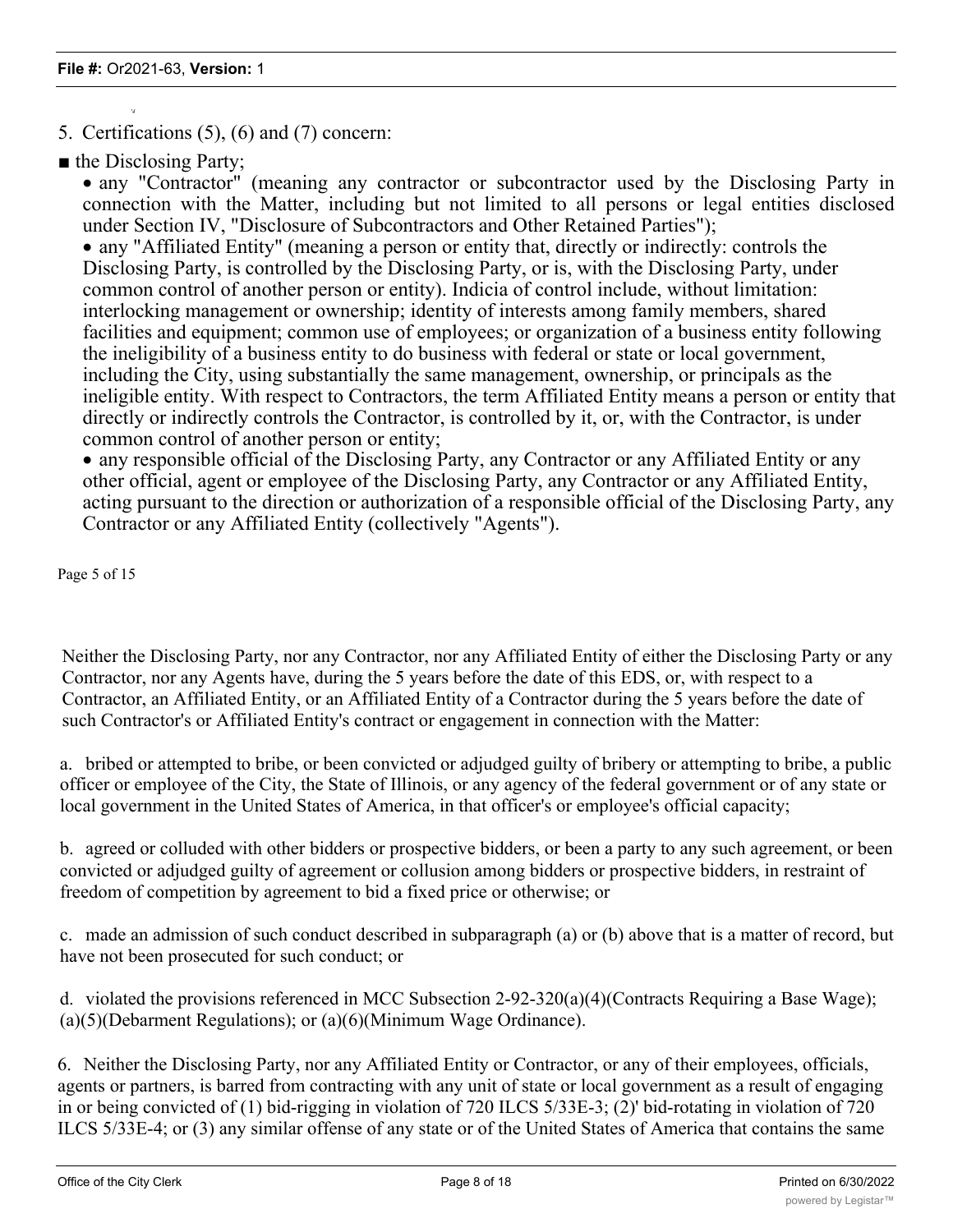elements as the offense of bid-rigging or bid-rotating.

7. Neither the Disclosing Party nor any Affiliated Entity is listed on a Sanctions List maintained by the United States Department of Commerce, State, or Treasury, or any successor federal agency.

8. [FOR APPLICANT ONLY] (i) Neither the Applicant nor any "controlling person" [see MCC Chapter 1-23, Article I for applicability and defined terms] of the Applicant is currently indicted or charged with, or has admitted guilt of, or has ever been convicted of, or placed under supervision for, any criminal offense involving actual, attempted, or conspiracy to commit bribery, theft, fraud, forgery, perjury, dishonesty or deceit against an officer or employee of the City or any "sister agency"; and (ii) the Applicant understands and acknowledges that compliance with Article I is a continuing requirement for doing business with the City. NOTE: If MCC Chapter 1-23, Article I applies to the Applicant, that Article's permanent compliance timeframe supersedes 5 year compliance timeframes in this Section V.

9. [FOR APPLICANT ONLY] The Applicant and its Affiliated Entities will not use, nor permit their subcontractors to use, any facility listed as having an active exclusion by the U.S. EPA on the federal System for Award Management ("SAM").

10.[FOR APPLICANT ONLY] The Applicant will obtain from any contractors/subcontractors hired or to be hired in connection with the Matter certifications equal in form and substance to those in Certifications (2) and (9) above and will not, without the prior written consent of the City, use any such

Page6.dfl5

contractor/subcontractor that does not provide such certifications or that the Applicant has reason to believe has not provided or cannot provide truthful certifications.

11. If the Disclosing Party is unable to certify to any of the above statements in this Part B (Further Certifications), the Disclosing Party must explain below: **N/A**

If the letters "NA," the word "None," or no response appears on the lines above, it will be conclusively presumed that the Disclosing Party certified to the above statements.

12. To the best of the Disclosing Party's knowledge after reasonable inquiry, the following is a complete list of all current employees of the Disclosing Party who were, at any time during the 12 month period preceding the date of this EDS, an employee, or elected or appointed official, of the City of Chicago (if none, indicate with "N/A" or "none"). **N/A .. . . ,**

13. To the best of the Disclosing Party's knowledge after reasonable inquiry, the following is a complete list of all gifts that the Disclosing Party has given or caused to be given, at any time during the 12-month period preceding the execution date of this EDS, to an employee, or elected or appointed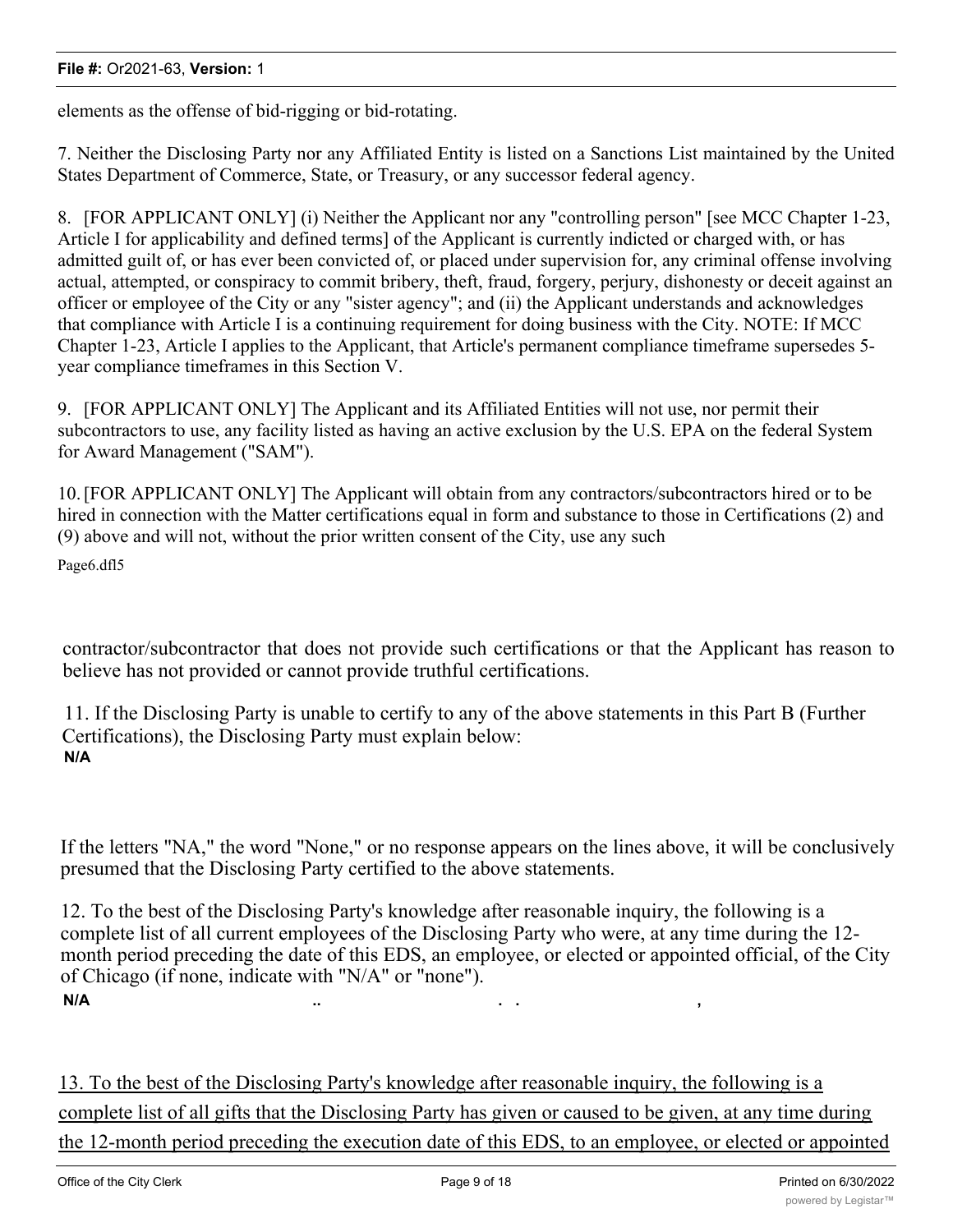official, of the City of Chicago. For purposes of this statement, a "gift" does not include: (i) anything made generally available to City employees or to the general public, or (ii) food or drink provided in the course of official City business and having a retail value of less than \$25 per recipient, or (iii) a political contribution otherwise duly reported as required by law (if none, indicate with "N/A" or "none"). As to any gift listed below, please also list the name of the City recipient.  $N/A$  is a set of  $N$  is a set of  $N$  is a set of  $N$  is a set of  $N$  is a set of  $N$  is a set of  $N$  is a set of  $N$  is a set of  $N$  is a set of  $N$  is a set of  $N$  is a set of  $N$  is a set of  $N$  is a set of  $N$  is a set

## C. CERTIFICATION OF STATUS AS FINANCIAL INSTITUTION

- 1. The Disclosing Party certifies that the Disclosing Party (check one)
	- $\square$  is  $\qquad \qquad$  [TJ is not

a "financial institution" as defined in MCC Section 2-32-455(b).

2. If the Disclosing Party IS a financial institution, then the Disclosing Party pledges:

"We are not and will not become a predatory lender as defined in MCC Chapter 2-32. We further pledge that none of our affiliates is, and none of them will become, a predatory lender as defined in MCC Chapter 2-32. We understand that becoming a predatory lender or becoming an affiliate of a predatory lender may result in the loss of the privilege of doing business with the City."

Page 7 ot" 15

If the Disclosing Party is unable to make this pledge because it or any of its affiliates (as defined in MCC Section 2-32-455(b)) is a predatory lender within the meaning of MCC Chapter 2-32, explain here (attach additional pages if necessary):

If the letters "NA," the word "None," or no response appears on the lines above, it will be conclusively presumed that the Disclosing Party certified to tlie above statements.

## D. CERTIFICATION REGARDING FINANCIAL INTEREST-IN CITY BUSINESS

Any words or terms defined in MCC Chapter 2-156 have the same meanings if used in this Part D.

1. In accordance with MCC Section 2-156-110: To the best of the Disclosing Party's knowledge after reasonable inquiry, does any official or employee of the City have a financial interest in his or her own name or in the name of any other person or entity in the Matter?

Yes [7] No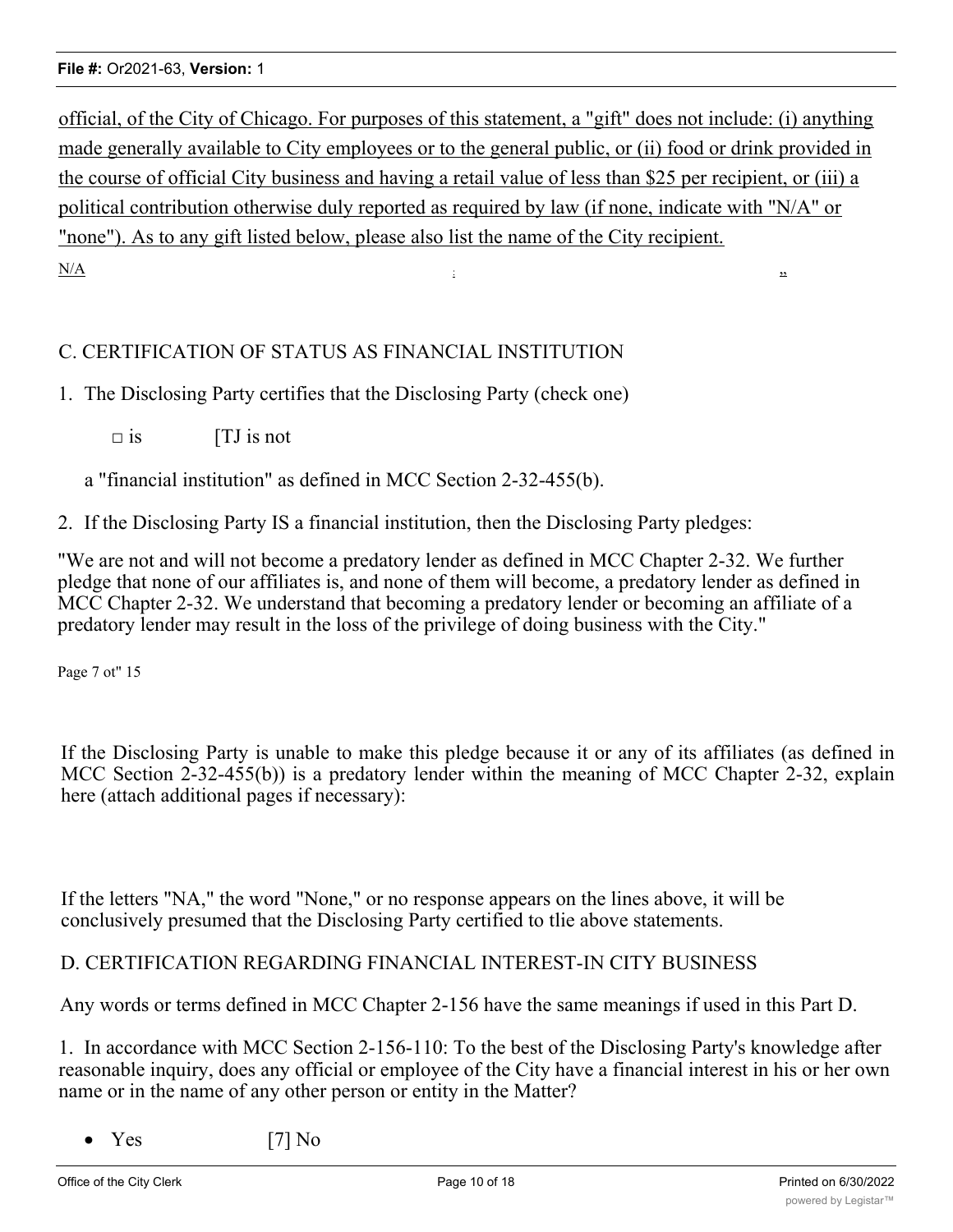NOTE: If you checked "Yes" to Item D(l), proceed to Items D(2) and D(3). If you checked "No" to Item  $D(1)$ , skip Items  $D(2)$  and  $D(3)$  and proceed to Part E.

2. Unless sold pursuant to a process of competitive bidding, or otherwise permitted, no City elected official or employee shall have a financial interest in his or her own name or in the name of any other person or entity in the purchase of any property that (i) belongs to the City, or (ii) is sold for taxes or assessments, or (iii) is sold by virtue of legal process at the suit of the City (collectively, "City Property Sale"). Compensation for property taken pursuant to the City's eminent domain power does not constitute a financial interest within the meaning of this Part D.

Does the Matter involve a City Property Sale?

•  $Yes$  [7] No

3. If you checked "Yes" to Item D(l), provide the names and business addresses of the City officials or employees having such financial interest and identify the nature of the financial interest:

Name Business Address Nature of Financial Interest

4. The Disclosing Party further certifies that no prohibited financial interest in the Matter will be acquired by any City official or employee.

Ver.2018-1 Page 8 of 15

## E. CERTIFICATION REGARDING SLAVERY ERA BUSINESS

Please check either (1) or (2) below. If the Disclosing Party checks (2), the Disclosing Party must disclose below or in an attachment to this EDS all information required by (2). Failure to comply with these disclosure requirements may make any contract entered into with the .City in connection with the Matter voidable by the City.

x I. The Disclosing Party verifies that the Disclosing Party has searched any and all records of the Disclosing Party and any and all predecessor entities regarding records of investments or profits from slavery or slaveholder insurance policies during the slavery era (including insurance policies issued to slaveholders that provided coverage for damage to or injury or death of their slaves), and the Disclosing Party has found no such records.

2. The Disclosing Party verifies that, as a result of conducting the search in step (1) above, the Disclosing Party has found records of investments or profits from slavery or slaveholder insurance policies. The Disclosing Party verifies that the following constitutes full disclosure of all such records, including the names of any and all slaves or slaveholders described in those records: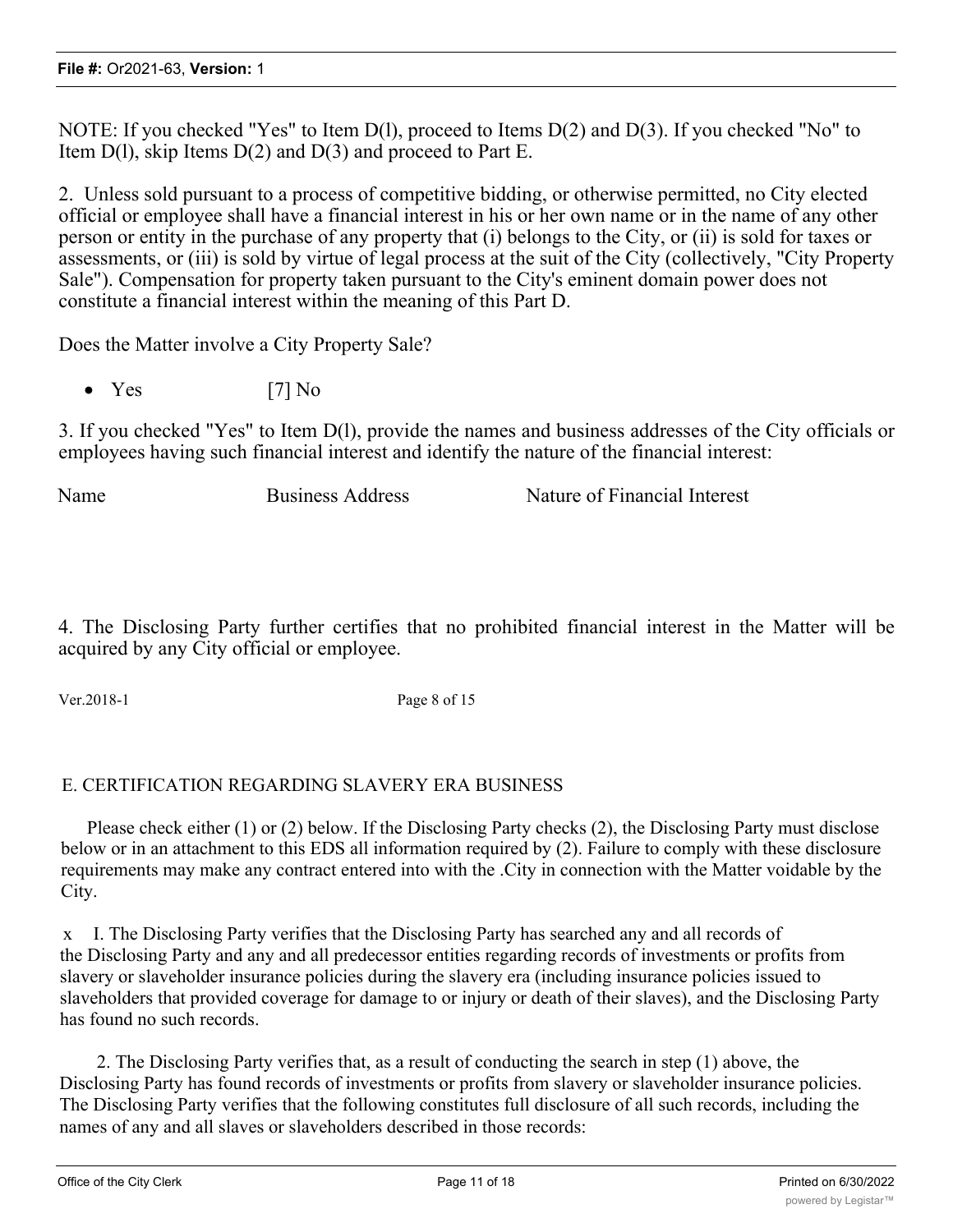## **SECTION VI CERTIFICATIONS FOR FEDERALLY FUNDED MATTERS**

NOTE: If the Matter is federally funded, complete this Section VI. If the Matter is not federally funded, proceed to Section VII. For purposes of this Section VI, tax credits allocated by the City and proceeds of debt obligations of the City are not federal funding.

## A. CERTIFICATION REGARDING LOBBYING

1. List below the names of all persons or entities registered under the federal Lobbying Disclosure Act of 1995, as amended, who have made lobbying contacts on behalf of the Disclosing Party with respect to the Matter: (Add sheets if necessary):

(If no explanation appears or begins on the lines above, or if the letters "NA" or if the word "None" appear, it will be conclusively presumed that the Disclosing Party means that NO persons or entities registered under the Lobbying Disclosure Act of 1995, as amended, have made lobbying contacts on behalf of the Disclosing Party with respect to the Matter.)

2. The Disclosing Party has not spent and will not expend any federally appropriated funds to pay any person or entity listed in paragraph A(l) above for his or her lobbying activities or to pay any person or entity to 'influence or attempt to influence an officer or employee of any agency, as defined by applicable federal law, a member of Congress, an officer or employee of Congress, or an employee Ver.2018-1 Page 9 of 15

of a member of Congress, in connection with the award of any federally funded contract, making any federally funded grant or loan, entering into any cooperative agreement, or to extend, continue, renew, amend, or modify any federally funded contract, grant, loan, or cooperative agreement.

3. The Disclosing Party will submit an updated certification at the end of each calendar quarter in which there occurs any event that materially affects the accuracy of the statements and information set forth in paragraphs  $A(1)$  and  $A(2)$  above.

4. The Disclosing Party certifies that either: (i) it is not an organization described in section 501(c) (4) of the Internal Revenue Code of 1986; or (ii) it is an organization described in section  $501(c)(4)$  of the Internal Revenue Code of 1986 but has not engaged and will not engage in "Lobbying Activities," as that term is defined in the Lobbying Disclosure Act of 1995, as amended.

5. If the Disclosing Party is the Applicant, the Disclosing Party must obtain certifications equal in form and substance to paragraphs  $A(1)$  through  $A(4)$  above from all subcontractors before it awards any subcontract and the Disclosing Party must maintain all such subcontractors' certifications for the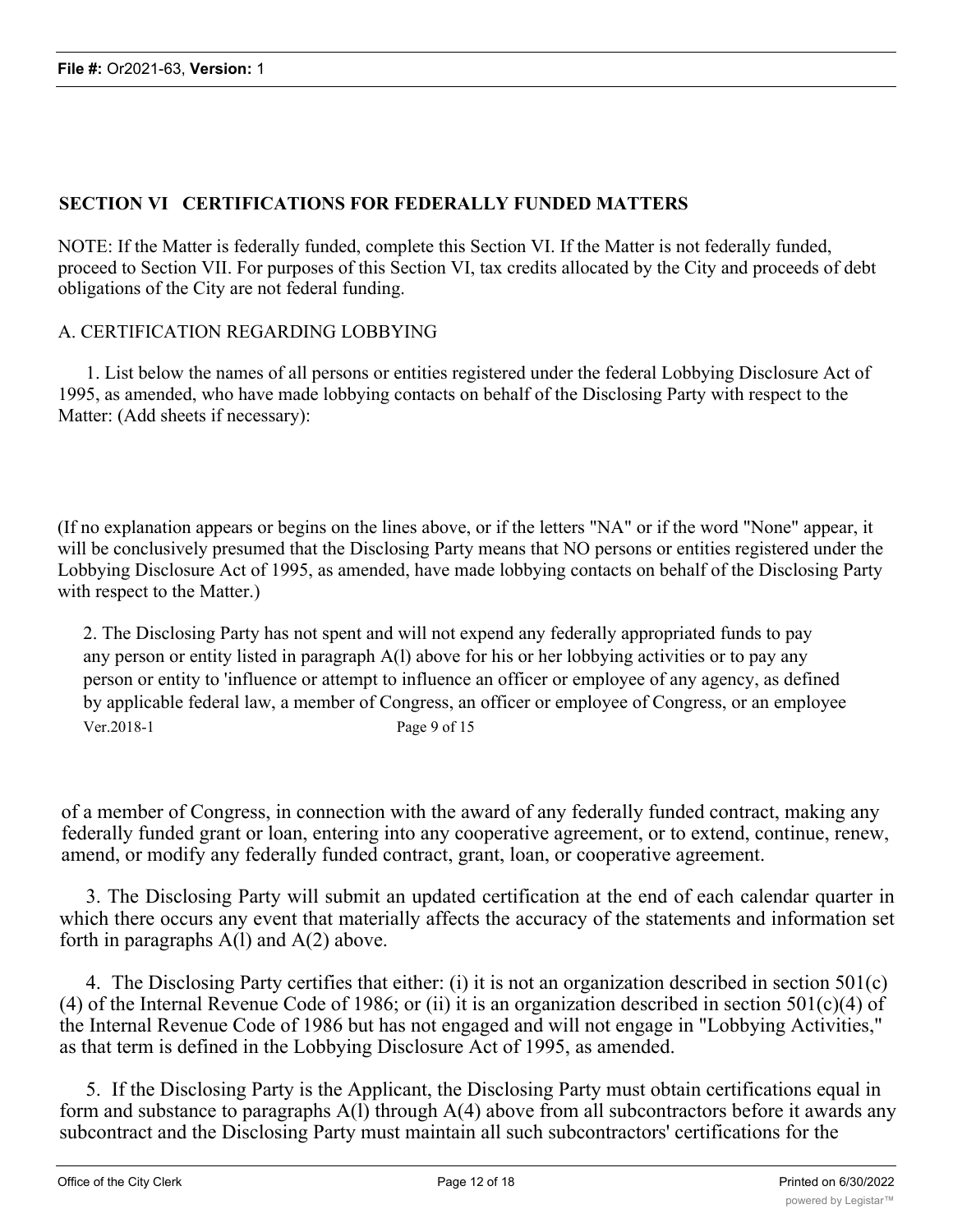duration of the Matter and must make such certifications promptly available to the City upon request.

B. CERTIFICATION REGARDING EQUAL EMPLOYMENT OPPORTUNITY

If the Matter is federally funded, federal regulations require the Applicant and all proposed • subcontractors to submit the following information with their bids or in writing at the outset of negotiations.

Is the Disclosing Party the Applicant?

• Yes ' LJNo

If "Yes," answer the three questions below:

1. Have you developed and do you have on file affirmative action programs pursuant to applicable federal regulations? (See 41 CFR Part 60-2.)

•  $Yes \t\t \Box No$ 

2. Have you filed with the Joint Reporting Committee, the Director of the Office of Federal Contract Compliance Programs, or the Equal Employment Opportunity Commission all reports due under the applicable filing requirements?

• Yes O No □Reports not required

3. Have you participated in any previous contracts or subcontracts subject to the equal opportunity clause?

•  $\overline{Yes}$   $\Box$  No

If you checked "No" to question (1) or (2) above, please provide an explanation:

Page 10 of 15

## **SECTION VII - FURTHER ACKNOWLEDGMENTS AND CERTIFICATION**

The Disclosing Party understands and agrees that:

A. The certifications, disclosures, and acknowledgments contained in this EDS will become part of any contract or other agreement between the Applicant and the City in connection with the Matter, whether procurement, City assistance, or other City action, and are material inducements to the City's execution of any contract or taking other action with respect to the Matter. The Disclosing Party understands that it must comply with all statutes, ordinances, arid regulations on which this EDS is based.

B. The City's Governmental Ethics Ordinance, MCC Chapter 2-156, imposes certain duties and obligations on persons or entities seeking City contracts, work, business, or transactions. The full text of this ordinance and a training program is available on line at www.citvOfchicago.ofg/Ethics <http://www.citvOfchicago.ofg/Ethics>, and may also be obtained from the City's Board of Ethics, 740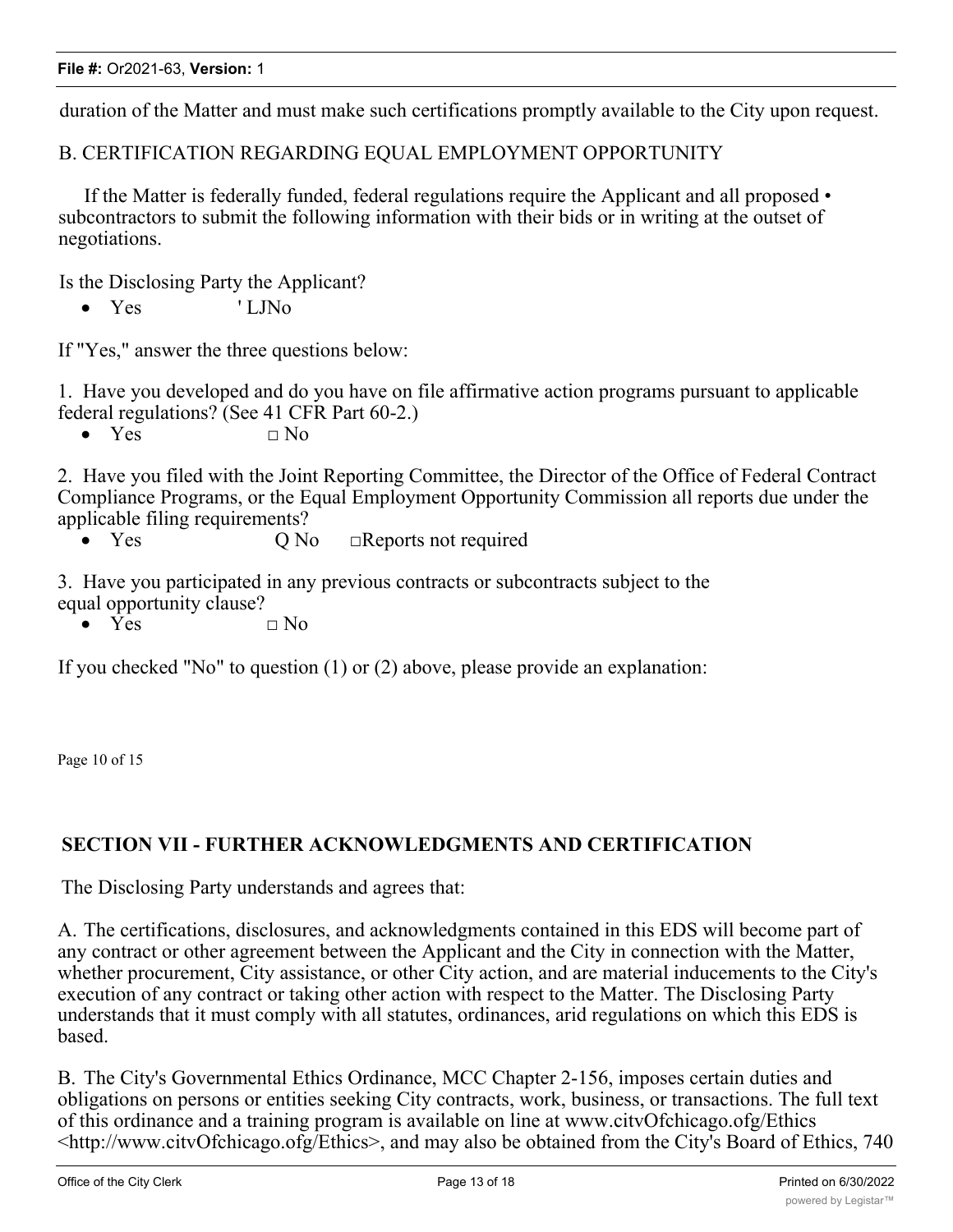N. Sedgwick St., Suite 500, Chicago, IL 60610, (312) 744-9660. The Disclosing Party must comply fully with this ordinance.

C. If the City determines that any information provided in this EDS is false, incomplete or inaccurate, any contract or other agreement in connection with which it is submitted may be rescinded or be void or voidable, and the City may pursue any remedies under the contract or agreement (if not rescinded or void), at law, or in equity, including terminating the Disclosing Party's participation in the Matter and/or declining to allow the Disclosing Party to participate in other City transactions. Remedies at law for a false statement of material fact may include incarceration and an award to the City of treble damages.

D. It is the City's policy to make this document available to the public on its Internet site and/or upon request. Some or all of the information provided in, and appended to, this EDS may be made publicly available on the Internet, in response to a Freedom of Information Act request, or otherwise. By completing and signing this EDS, the Disclosing Party waives and releases any possible rights or claims which it may have against the City in connection with the public release of information contained in this EDS and also authorizes the City to verify the accuracy of any information submitted in this EDS.

E. The information provided in this EDS must be kept current. In the event of changes, the Disclosing Party must supplement this EDS up to the time the City takes action on the Matter. If the Matter is a contract being handled by the City's Department of Procurement Services, the Disclosing Party must update this EDS as the contract requires. NOTE: With respect to Matters subject to MCC Chapter 1-23, Article I (imposing PERMANENT INELIGIBILITY for certain specified offenses), the information provided herein regarding eligibility must be kept current for a longer period, as required by MCC Chapter 1-23 and Section 2-154-020.

# Page 11 of 15 **CERTIFICATION**

Under penalty of perjury, the person signing below: (1) warrants that he/she is authorized to execute this EDS, and all applicable Appendices, on behalf of the Disclosing Party, and (2) warrants that all certifications and statements contained in this EDS, and all applicable Appendices, are true, accurate and complete as of the date furnished to the City.

(Print or type exact legal name of Disclosing Party) By: (Sign here)

rWlUci 9frrpnc4i [to&.m\*t iv (Print or type name of person signing)

(Print or type title of person signing)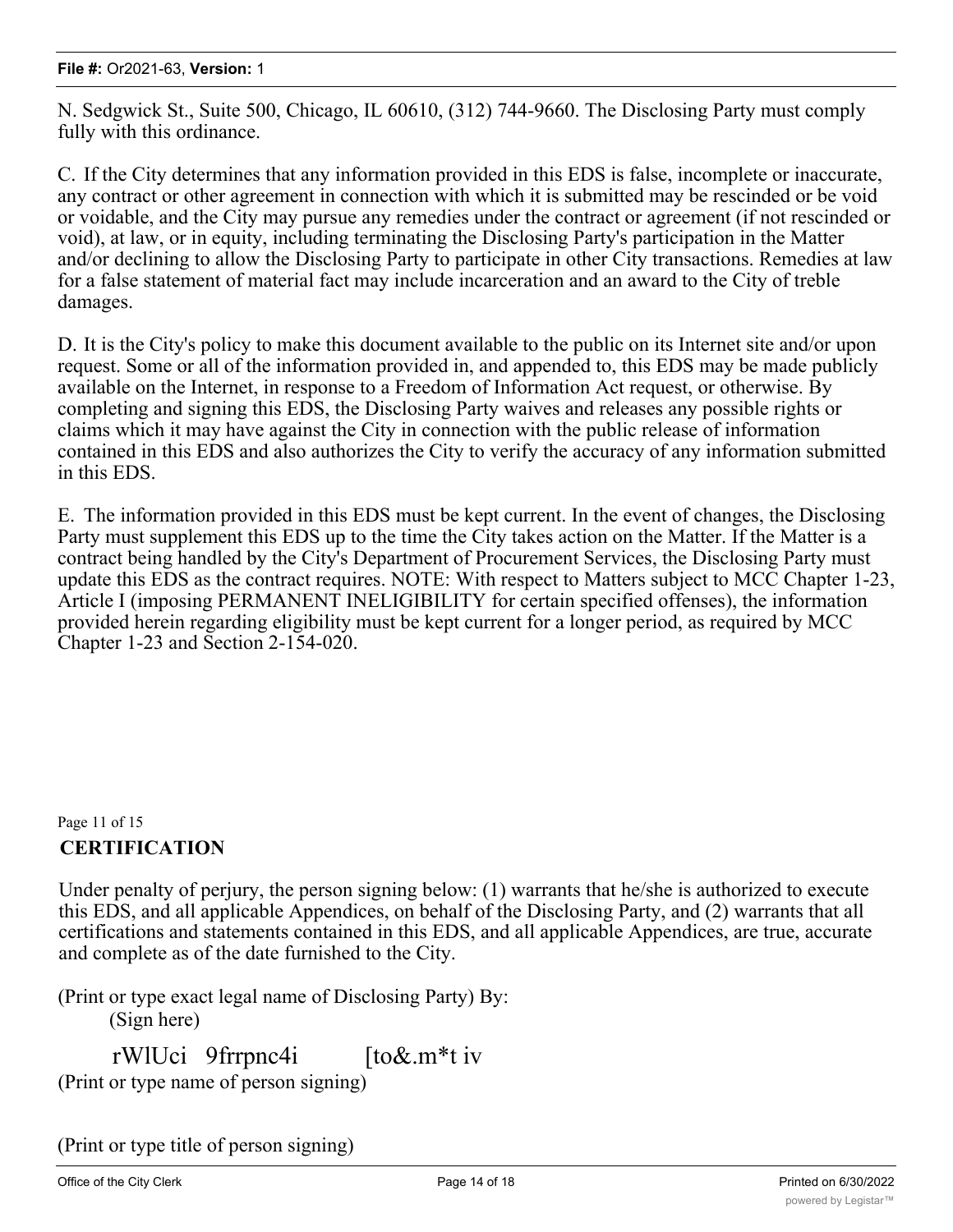Notary Public

Signed and sworn to before me on  $(data)$   $\forall$  L' l2> 707-0

-

CjfKi , Gounty, \_tj\\  $\langle M\rangle$  \[S ~(state>-

Commission expires:

JESSICA CARBAJAL Official Seal Notary Public - State of Illinois My Commission Expires Oct 7, 2024

Page 12 of 15

## **CITY OF CHICAGO ECONOMIC DISCLOSURE STATEMENT AND AFFIDAVIT APPENDIX A**

## **FAMILIAL RELATIONSHIPS WITH ELECTED CITY OFFICIALS AND DEPARTMENT HEADS**

## **This Appendix is to be completed only by (a) the Applicant, and (b) any legal entity which has a direct ownership interest in the Applicant exceeding 7.5%. It is not to be completed by any legal entity which has only an indirect ownership interest in the Applicant.**

Under MCC Section 2-154-015, the Disclosing Party must disclose whether such Disclosing Party or any "Applicable Party" or any Spouse or Domestic Partner thereof currently has a "familial relationship" with any elected city official or department head. A "familial relationship" exists if, as of the date this EDS is signed, the Disclosing Party or any "Applicable Party" or any Spouse or Domestic Partner thereof is related to the mayor, any alderman, the city clerk, the city treasurer or any city department head as spouse or domestic partner or as any of the following, whether by blood or adoption: parent, child, brother or sister, aunt or uncle, niece or nephew, grandparent, grandchild, father-in-law, mother-in-law, son-in-law, daughter-in-law, stepfather or stepmother, stepson or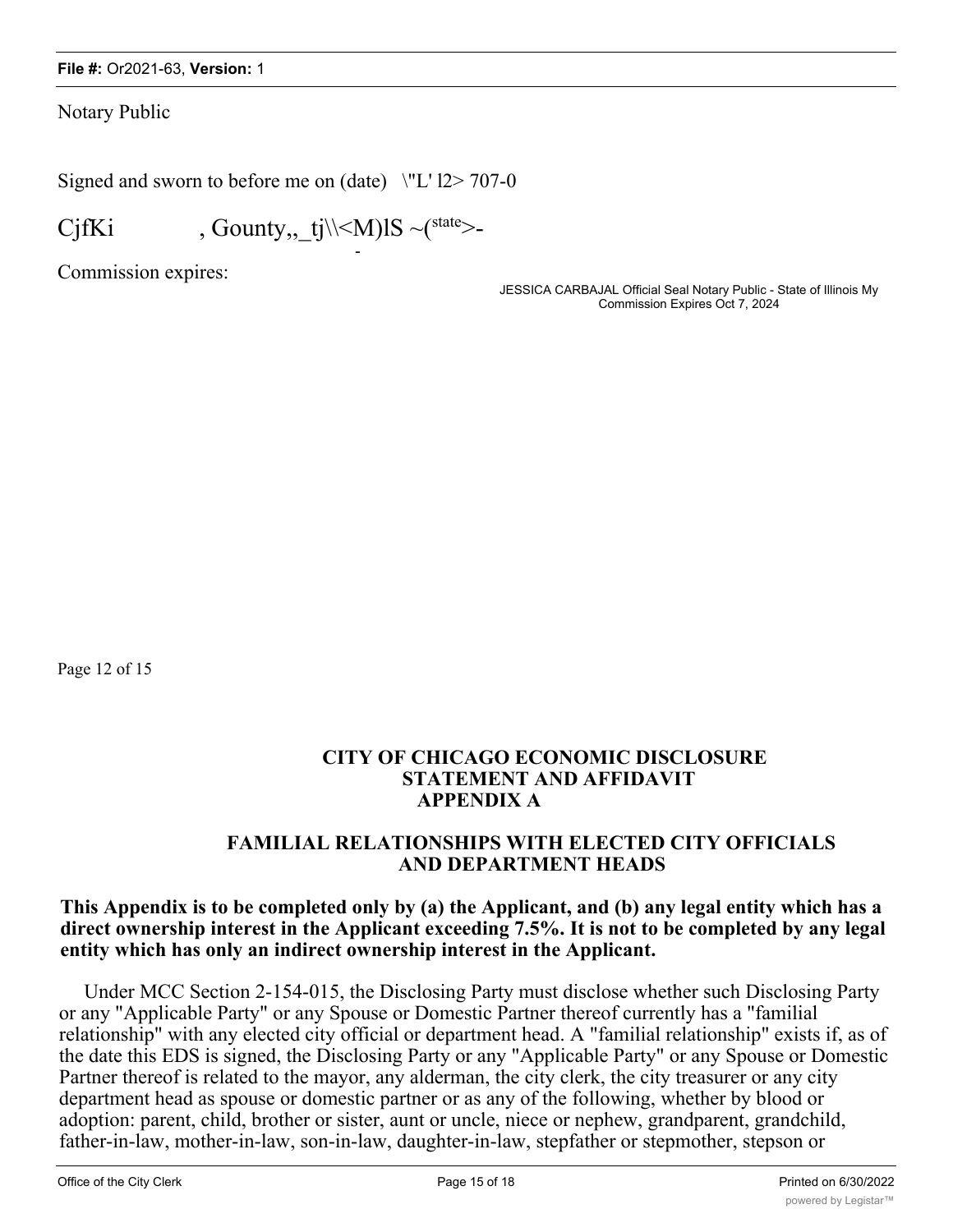stepdaughter, stepbrother or stepsister or half-brother or half-sister.

"Applicable Party" means (1) all executive officers of the Disclosing Party listed in Section II.B.l.a., if the Disclosing Party is a corporation; all partners of the Disclosing Party, if the Disclosing Party is a general partnership; all general partners and limited partners of the Disclosing Party, if the Disclosing Party is a limited partnership; all managers, managing members and members of the Disclosing Party, if the Disclosing Party is a limited liability company; (2) all principal officers of the Disclosing Party; and (3) any person having more than a 7.5% ownership interest in the Disclosing Party. "Principal officers" means the president, chief operating officer, executive director, chief financial officer, treasurer or secretary of a legal entity or any person exercising similar authority.

Does the Disclosing Party or any "Applicable Party" or any Spouse or Domestic Partner thereof currently have a "familial relationship" with an elected city official or department head?

 $\Box$  Yes  $\lor$   $\lor$  No

If yes, please identify below (1) the name and title of such person, (2) the name of the legal entity to which such person is connected; (3) the name and title of the elected city official or department head to whom such person has a familial relationship, and (4) the precise nature of such familial relationship.

Page 13 of 15

## **CITY OF CHICAGO ECONOMIC DISCLOSURE STATEMENT AND AFFIDAVIT APPENDIX B**

# **BUILDING CODE SCOFFLAW/PROBLEM LANDLORD CERTIFICATION**

This Appendix is to be completed only by (a) the Applicant, and (b) any legal entity which has a direct ownership interest in the Applicant exceeding 7.5% (an "Owner"). It is not to be completed by any legal entity which has only an indirect ownership interest in the Applicant.

1. Pursuant to MCC Section 2-154-010, is the Applicant or any Owner identified as a building code scofflaw or problem landlord pursuant to MCC Section 2-92-416?

 $\square$  Yes [7] No

2. If the Applicant is a legal entity publicly traded on any exchange, is any officer or director of the Applicant identified as a building code scofflaw or problem landlord pursuant to MCC Section 2-92- 416?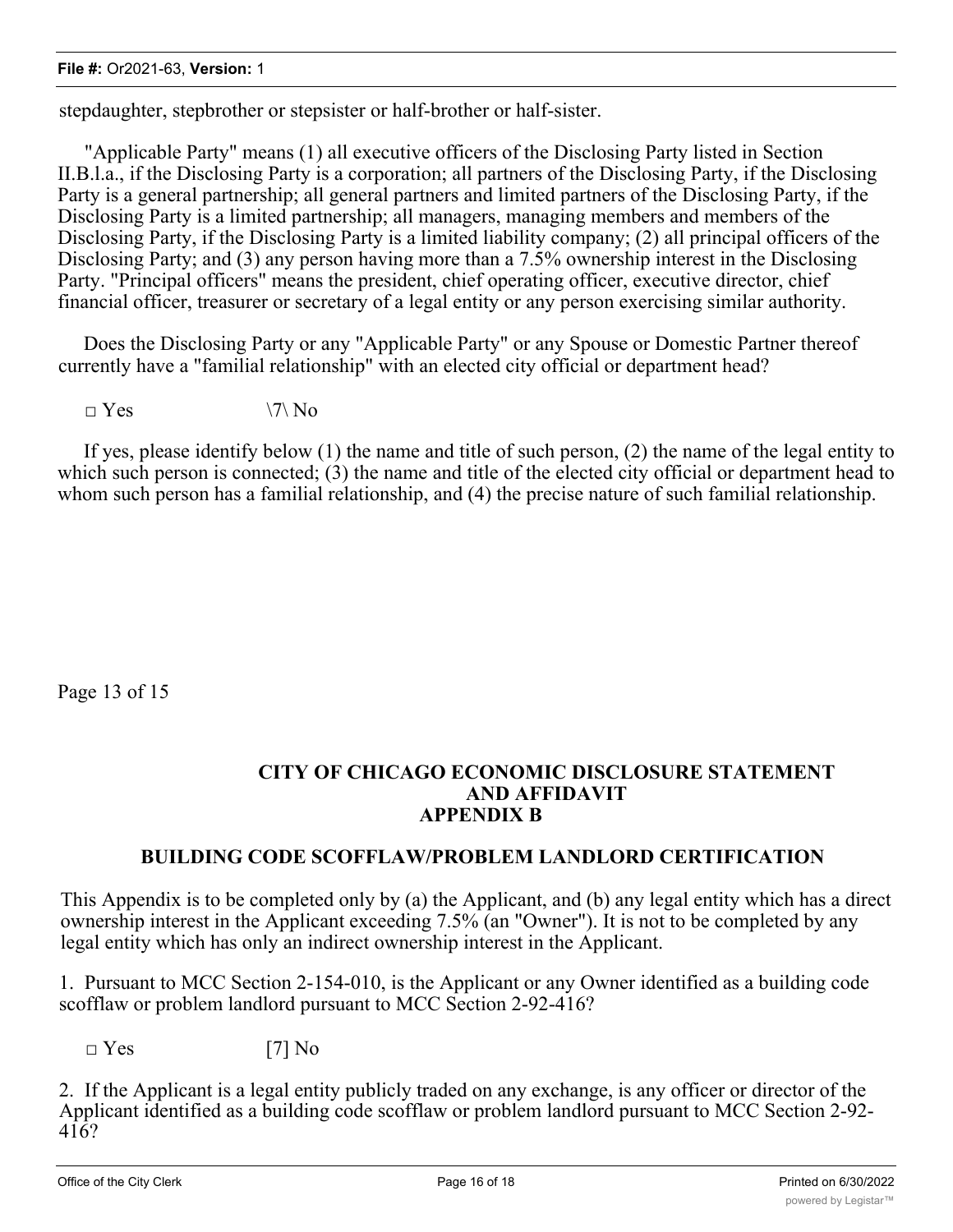I I Yes LZ No  $\sqrt{7}$  The Applicant is not publicly traded on any exchange.

3. If yes to (1) or (2) above, please identify below the name of each person or legal entity identified as a building code scofflaw or problem landlord and the address of each building or buildings to which the pertinent code violations apply.

Page 14 of 15

## **CITY OF CHICAGO ECONOMIC DISCLOSURE STATEMENT AND AFFIDAVIT APPENDIX C**

## **PROHIBITION ON WAGE & SALARY HISTORY SCREENING - CERTIFICATION**

This Appendix is to be completed only by an Applicant that is completing this EDS as a "contractor" as defined in MCC Section 2-92-385. That section, which should be consulted (www.arrilegal.com  $\langle$ http://www.arrilegal.com>), generally covers a party to any agreement pursuant to which they: (i) receive City of Chicago funds in consideration for services, work or goods provided (including for legal or other professional services), or (ii) pay the City money for a license, grant or concession allowing them to conduct a business on City premises.

On behalf of an Applicant that is a contractor pursuant to MCC Section 2-92-385,1 hereby certify that the Applicant is in compliance with MCC Section 2-92-385(b)(l) and (2), which prohibit: (i) screening job applicants based on their wage or salary history, or (ii) seeking job applicants' wage or salary history from current or former employers. I also certify that the Applicant has adopted a policy that